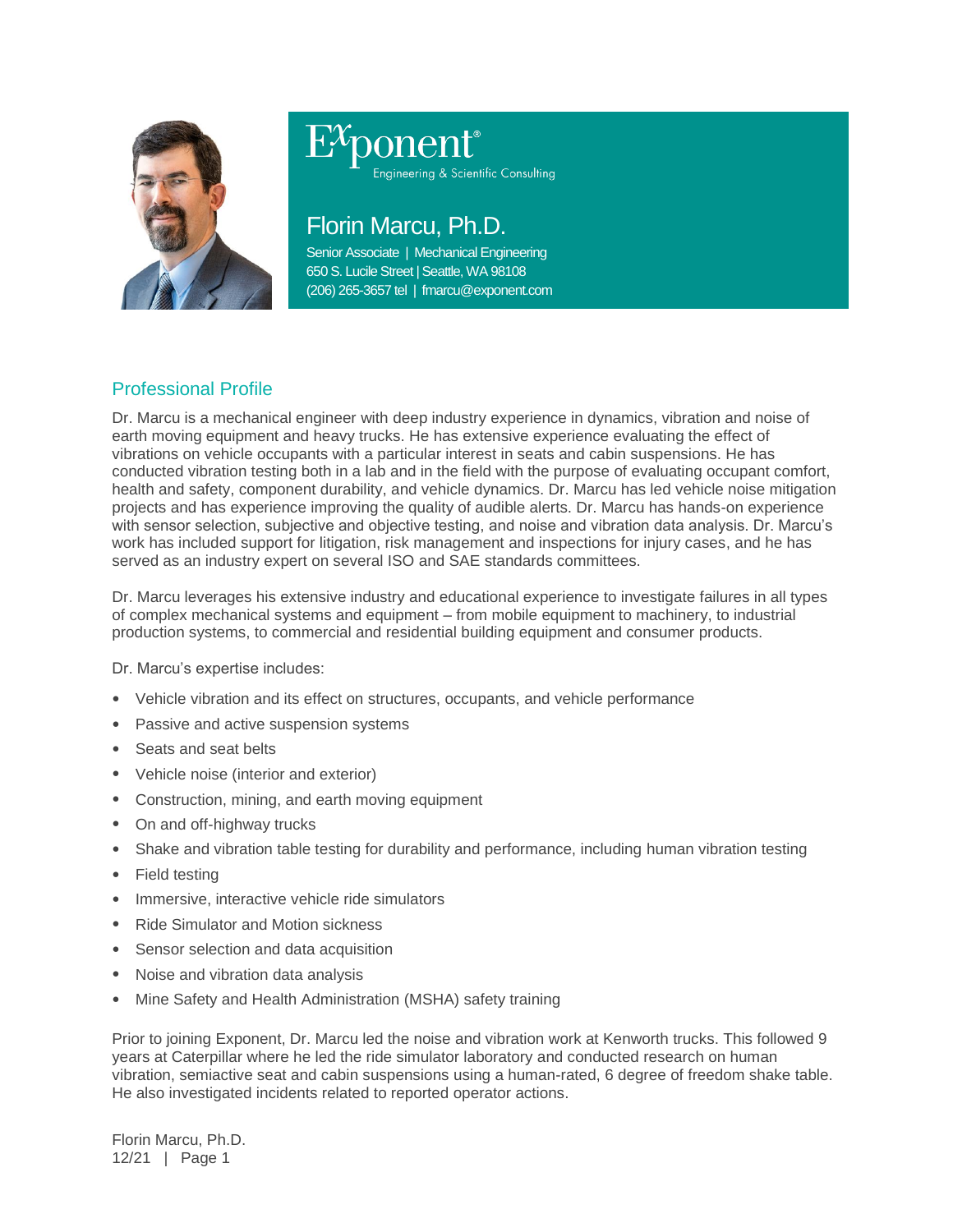Dr. Marcu has a background in mechanical engineering consistently straddling the divide between theory and application. During his doctoral work at Virginia Tech he developed a dynamic model of a semitruck from first principles which he used to develop a control algorithm for a semiactive cab suspension. Once the model was complete, he modified a semi truck, installed a new cab suspension system, implemented the real-time controller and conducted all the lab and field tuning of the system. His dissertation work culminated in delivery of a working prototype truck with a novel, working semiactive cab suspension.

While completing the Ph.D. work, Dr. Marcu built up a machine shop and developed the IT infrastructure in the research lab. He also performed maintenance on the facility's IT and lab equipment.

#### Academic Credentials & Professional Honors

Ph.D., Mechanical Engineering, Virginia Polytechnic Institute and State University, 2009

- B.S., Mechanical Engineering, Tennessee Tech University, 2005
- Pi Tau Sigma, Honors Society for Mechanical Engineers
- Tau Beta Pi, Engineering Honors Society
- Omicron Delta Kappa, National Leadership Honor Society

#### Licenses and Certifications

Six Sigma Green Belt

#### Academic Appointments

Graduate Research Assistant, Center for Vehicle Systems & Safety, Virginia Tech, 2005-2009

#### Prior Experience

Lead NVH Engineer, Kenworth Trucks, 2018-2021 Vibration Engineering Specialist, Caterpillar, Inc., 2015-2018 Seat Suspension Sr. Engineer, Caterpillar, Inc., 2012-2015 Cab Suspension Engineer, Caterpillar, Inc., 2009-2012 Wave Soldering Line Engineer, Denso Manufacturing, 2003-2004

# Professional Affiliations

Society of Automotive Engineers (SAE)

#### **Languages**

Swedish

Romanian

Florin Marcu, Ph.D. 12/21 | Page 2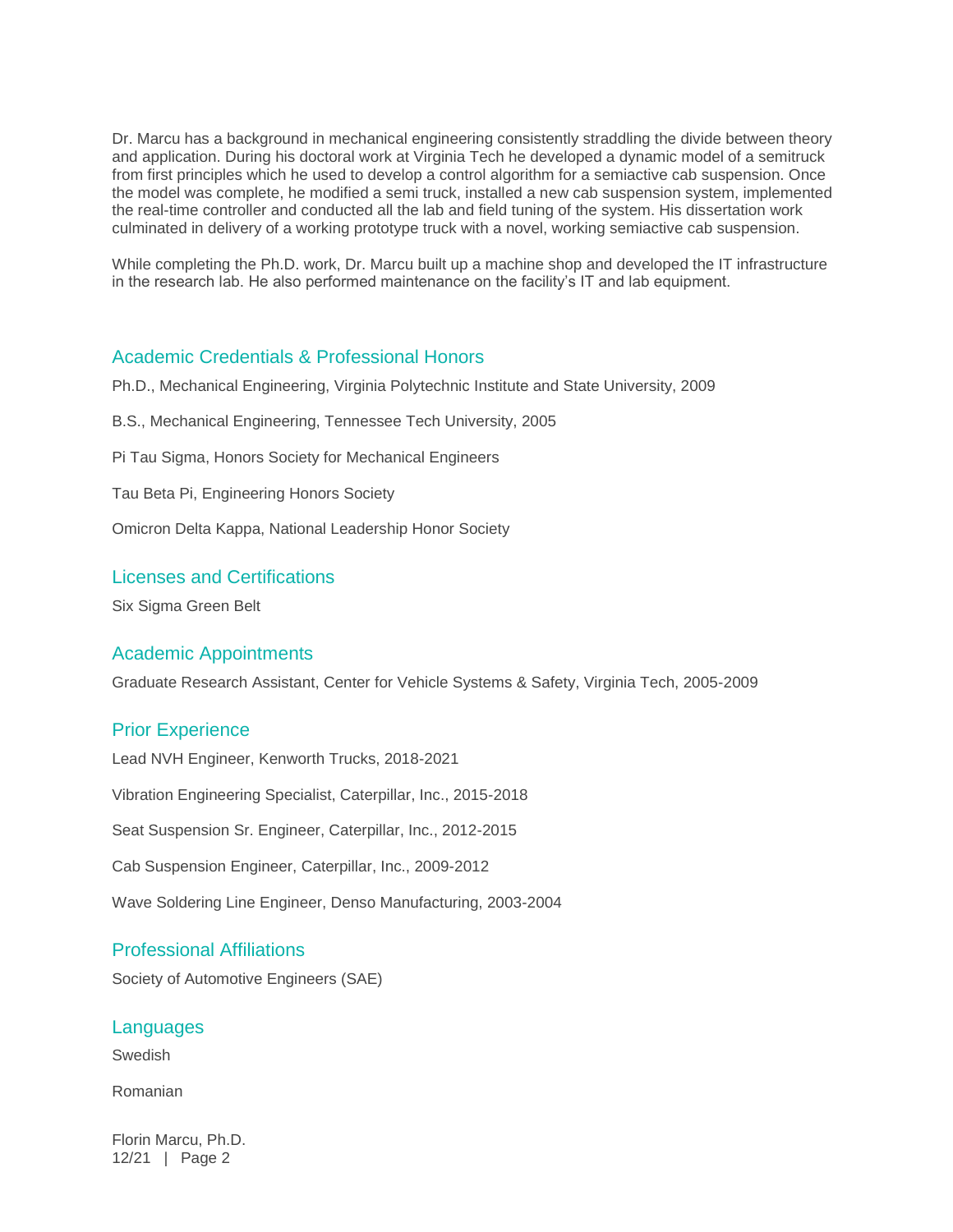#### German

#### **Patents**

US Patent 8,682,528: Seat suspension system having fail-safe functionality, March, 2014 (Michael S. Contratto, John C. Spangler, JR., II Charles E. Lewis, Florin M. Marcu, Kristen A. Gerstner).

#### **Publications**

Farjoud, A., Marcu, F., and Schumann, E., "Multi-Physics Modeling of a Cab Suspension System with Fluid Filled Mounts," SAE Technical Paper 2012-01-1912, 2012

Marcu, F., Ahmadian, M., Southward, S., and Jansson, S., "A Methodology for Laboratory Testing of Truck Cab Suspensions," SAE Technical Paper 2009-01-2862, 2009

Marcu, F., Ahmadian, M., Southward, S., and Jansson, S., "A Methodology for Accounting for Uneven Ride Height in Soft Suspensions with Large Lateral Separation," SAE Technical Paper 2009-01-2920, 2009

# Project Experience

#### **Exponent Projects**

Developed Python code to analyze vibration data.

Built and operated a 10ksi hydrostatic pressure test system.

Investigated residential pipe coupling failure.

Conducted HVAC analysis of a large condominium tower VRF heat pump system with 18 condensers and numerous fan coil units.

Conducted HVAC analysis of a residential mini-split heat pump system with multiple air cleaner systems.

Conducted root cause investigation of two fire scenes, one residential and one commercial.

Performed pipe flow calculations in a residential hydronic heating system.

#### **Projects from past employers**

Identified sound quality issues and improved digital display chime audibility by selecting better filter parameters in sound amplifier circuit.

Developed corporate strategy for noise and vibrations performance for OEM vehicle platforms.

Created FEA models and conducted structural analysis of engine and chassis mounted components.

Conducted field investigations at customer sites for cabin noise level and interior sound quality.

Collected vibration data and performed Operational Deflection Shapes (ODS) and Transfer Path Analysis (TPA).

Performed air borne and structure borne noise testing both in lab and in the field.

Florin Marcu, Ph.D. 12/21 | Page 3